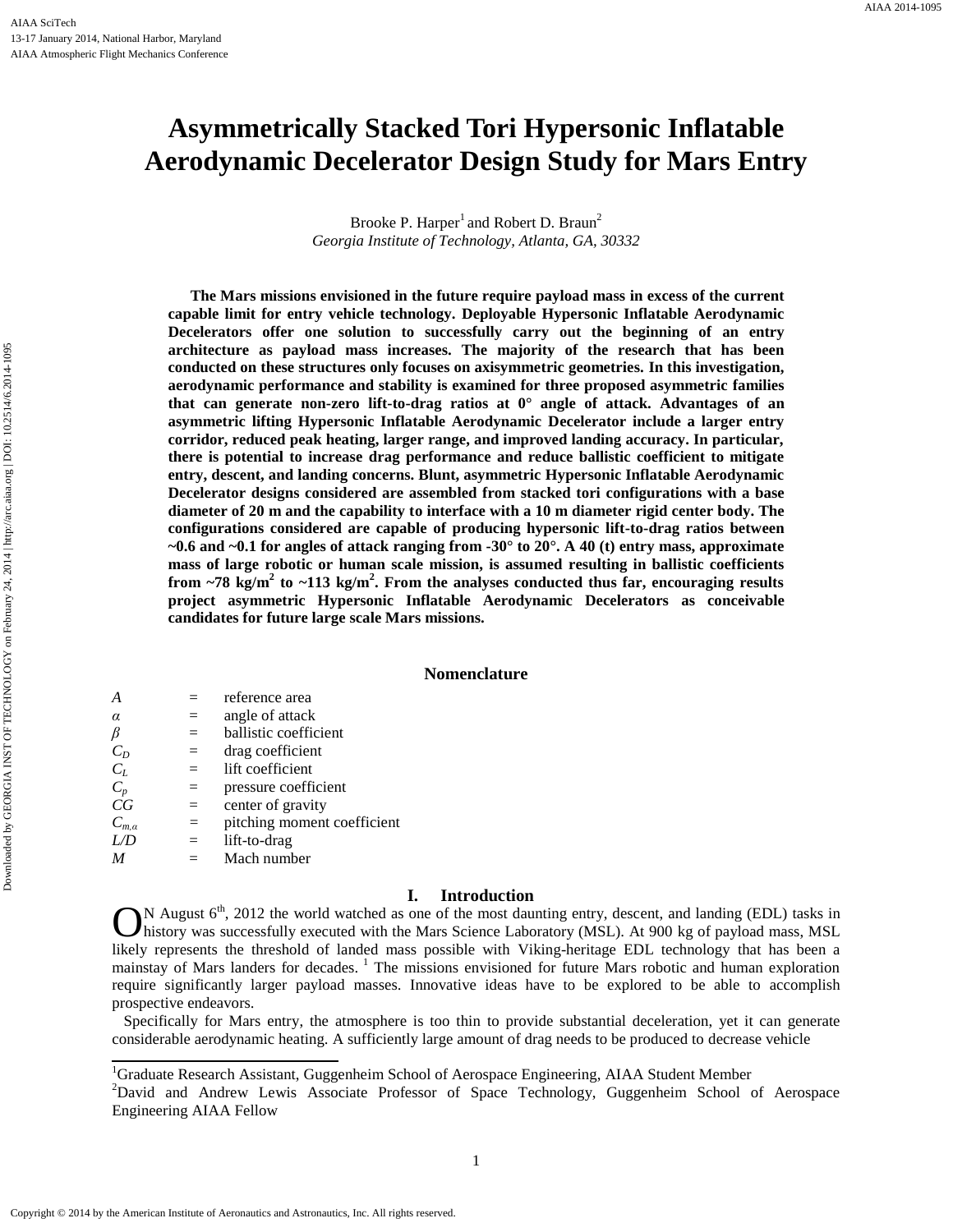ballistic coefficient and allow for deceleration high enough in the atmosphere. For traditional rigid aeroshell systems, the maximum aeroshell diameter is limited by the launch vehicle payload fairing. MSL, for example, was limited to 4.5 m.<sup>1</sup> To bypass the payload fairing restriction, larger mass vehicles could use rigid, semi-rigid, or inflatable deployable decelerators (IADs) to reduce their ballistic coefficient.<sup>2</sup>

Proposed and originally flown in the 1960's, IADs assist in the deceleration of an entry vehicle by producing a larger drag area than the entry vehicle's aeroshell alone. If an entry vehicle can obtain a large amount of deceleration in the hypersonic regime, future large robotic and human missions are practical.<sup>1</sup> For this reason, the effort to resurrect IAD research has been strong. In particular, large scale attached Hypersonic Inflatable Aerodynamic Decelerators (HIADs) are one of the principal technologies currently analyzed to achieve these goals.

Programs such as the Inflatable Re-entry Vehicle Experiments (IRVE) have been established to further our knowledge and understanding of HIADs. IRVE II was a technology demonstration mission that confirmed feasibility of using HIADs from the standpoint of inflating the aeroshell exo-atmospherically and maintaining pressure. In addition, it was proven to withstand heating of 2  $W/cm<sup>2</sup>$  necessary for entry survivability. IRVE-3 experienced heating to more than 15 W/cm<sup>2</sup> and demonstrated the effect of lift on a HIAD's trajectory performance.<sup>3</sup> With the accomplishments of IRVE, researchers have seen firsthand the benefits of HIADs and promote their applicability. They are now one possibility to integrate into future missions to Mars.<sup>4</sup>

# **II. Objective**

Current plans for these large missions to Mars call for the landing of 40 - 80 (t).<sup>5</sup> One option for landing large mass payloads at Mars is increasing the entry vehicle's drag area and decreasing its hypersonic ballistic coefficient. A lower ballistic coefficient vehicle decelerates higher in the atmosphere, providing additional timeline and altitude margin necessary for heavier payloads.<sup>6</sup> According to the EDL-SA, some type of IAD implementation is an anticipated necessary component to be able to land larger payloads on the Mars surface. 4

This investigation assesses the candidacy of three blunt, asymmetric HIAD families proposed for Mars entry by evaluating inherent aerodynamic characteristics for each configuration and making comparisons to a symmetric counterpart.

#### **A. Aerodynamics and Stability**

The pressure distribution on the HIADs may be approximated using a Modified Newtonian panel method. A mesh of each HIAD design was generated to calculate the unit inward normal and *C<sup>p</sup>* for each mesh panel. Aerodynamic forces are computed through numerical integration of  $C_p$  over the surface of the HIAD body. Performance measures of interest are deduced including  $L/D$ ,  $C_D$ , and the hypersonic ballistic coefficient  $\beta$  governed by

$$
\beta = \frac{m}{c_D A} \tag{1}
$$

where *m* is the entry mass and *A* is the reference area of the HIAD. The magnitude of deceleration and the heating profile associated with the hypersonic regime are strong functions of these parameters.

Equation (1) shows that increasing the drag area will reduce the ballistic coefficient. As such, increasing the diameter of an entry system beyond that allowed by the vehicle fairing would reduce the ballistic coefficient (for a fixed shape). A lower ballistic coefficient will achieve a lower peak heat rate by decelerating at a higher altitude in the Mars atmosphere. This enables a longer entry timeline, larger range, and ability for subsequent entry maneuvers to take place. The aerodynamic characteristics are approximated at  $M = 24$ . A 40 (t) entry mass was assumed to attain ballistic coefficient data. The inflatable itself is assumed to add a negligible amount of mass to this type of payload.

Due to the asymmetric nature of the HIADs, there is concern about the stability of each configuration throughout flight in the hypersonic regime. The stability of any entry system is a crucial factor in determining whether a particular design is feasible. Static pitch stability is achieved when  $C_{m,q}$  < 0. The parameter inherent to a statically stable vehicle is the trim angle, or the angle at which a vehicle returns to after encountering flight disturbances. Understanding the vehicle's trim angle is significant as notably high trim angles promote negative attributes, such as higher heating and wake flow impingement on the payload.

For each HIAD geometry, the approximate angle of attack corresponding to an *L/D* = 0.275 (an average of proposed nominal  $\overline{LD}$  for large payloads)<sup>1,6</sup> is assigned to the trim angle. To determine if the HIAD designs are statically stable, the aerodynamic moments are analyzed about center of gravity (CG) locations that correspond to the respective interpolated trim angles. The allowable CG locations represent where payloads can be effectively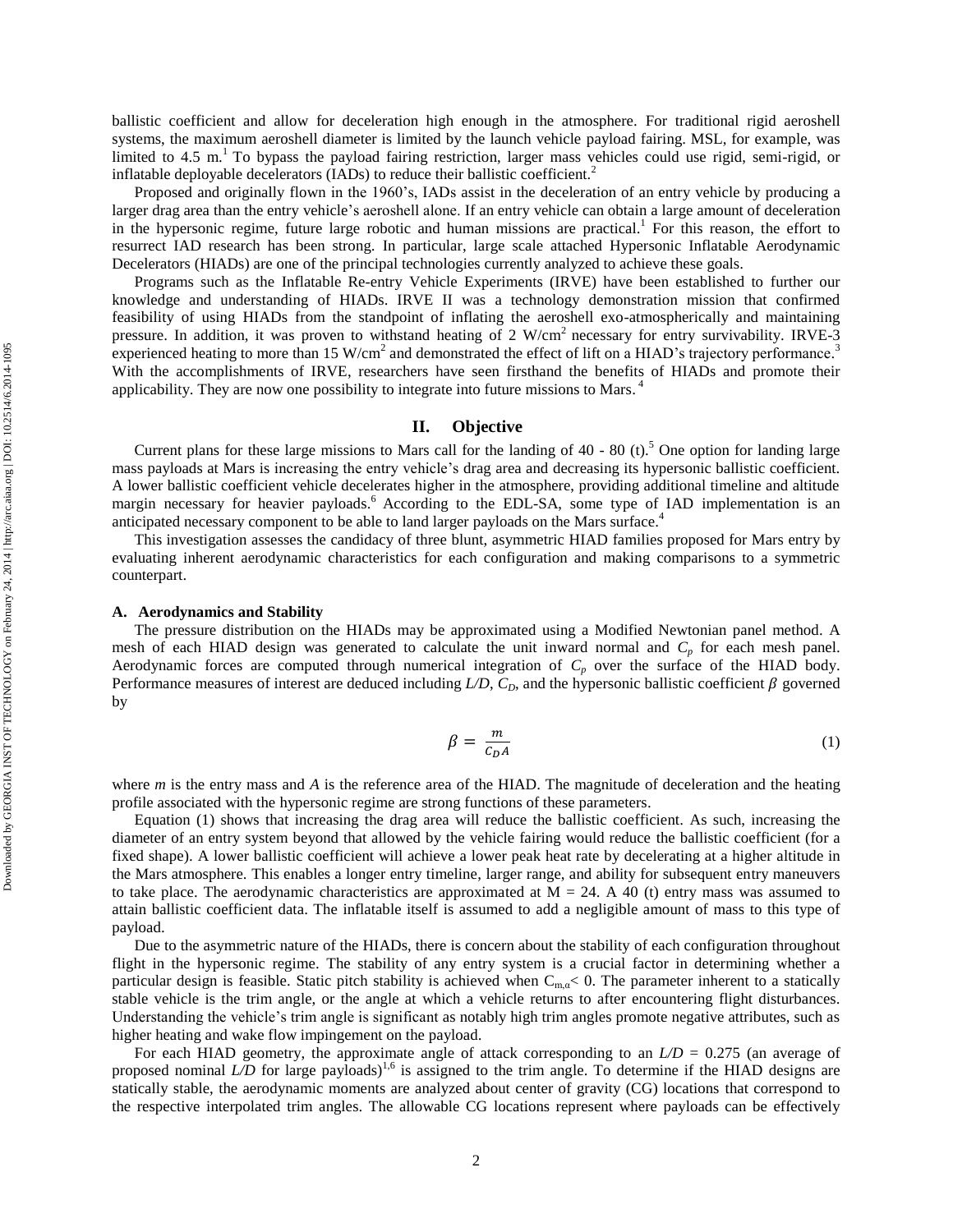packaged. The array of the CG locations over the body produces a fit CG trim line. Favorable trim lines, ones which allow for flexible payload placement, are anticipated for most HIAD geometries analyzed. If adequate trim lines result, the payload within the entry vehicle may not require complex packaging.

## **III. HIAD Outer Mold Line Geometry**

The aerodynamic and aerothermodynamic performance throughout entry is determined largely by the outer mold line (OML) or exterior shape of the aeroshell. A HIAD would act as a temporary aeroshell forebody that deploys exo-atmospherically from the entry vehicle body. The drag area is increased which helps in dissipating, quickly and efficiently, approximately 90% of the entry vehicle kinetic energy from the point of atmospheric interface. If this can be completed at high altitudes, the difficulty of landing safely is lessened.

Three asymmetric HIAD families are examined and compared to a symmetric HIAD. Overall trends for each type of design are expressed in the analyses to follow.

# **A. Symmetric HIAD - Baseline**

The HIAD geometries proposed are all derivatives of a blunt, 50**°** sphere-cone with an 8 m nose radius capable of enveloping a maximum aeroshell diameter of 10 m. The base diameter and HIAD height for this particular design is constrained to 20 m and 4 m respectively. Inflatable stacked tori are used to define the structure of each of these HIADs. A rigid nose cap attachment is assumed. The cross section of this structure is represented in Fig. 1.



**Figure 1. Baseline symmetric HIAD cross section.**

To date, all of the landed Mars missions have involved symmetric aeroshell designs. For the following geometries, this baseline design is initially generated and then geometric manipulations occur to produce asymmetric configurations driven by potential advantages of increased *L/D*, ideally with higher *CD*, lower ballistic coefficient, smaller trim angles, and reduced heating.

#### **B. Shifted HIAD Family**

Shifted HIADs are constructed by defining a shift as a percentage of one-fourth the base diameter. For this design, a 20 m base diameter is retained. When a shift is implemented, the base torus translates through the initial axis of symmetry by the amount of the shift specified, and the intermediate tori follow to maintain geometry. For instance, if a 100% shift is applied, the tori are oriented in a way such that one edge is aligned horizontally. Figure 2 shows the Shifted HIADs that are analyzed in this study.

As a shift is defined, the nose radius must be manipulated in order to maintain smooth connection between the HIAD frustum and nose cap. These adjustments are minor, only slightly changing the overall aeroshell height (from base torus to HIAD nose), while the height of the HIAD (frustum) itself remains unaffected. This trivial variance in the rigid nose cap is deemed negligible.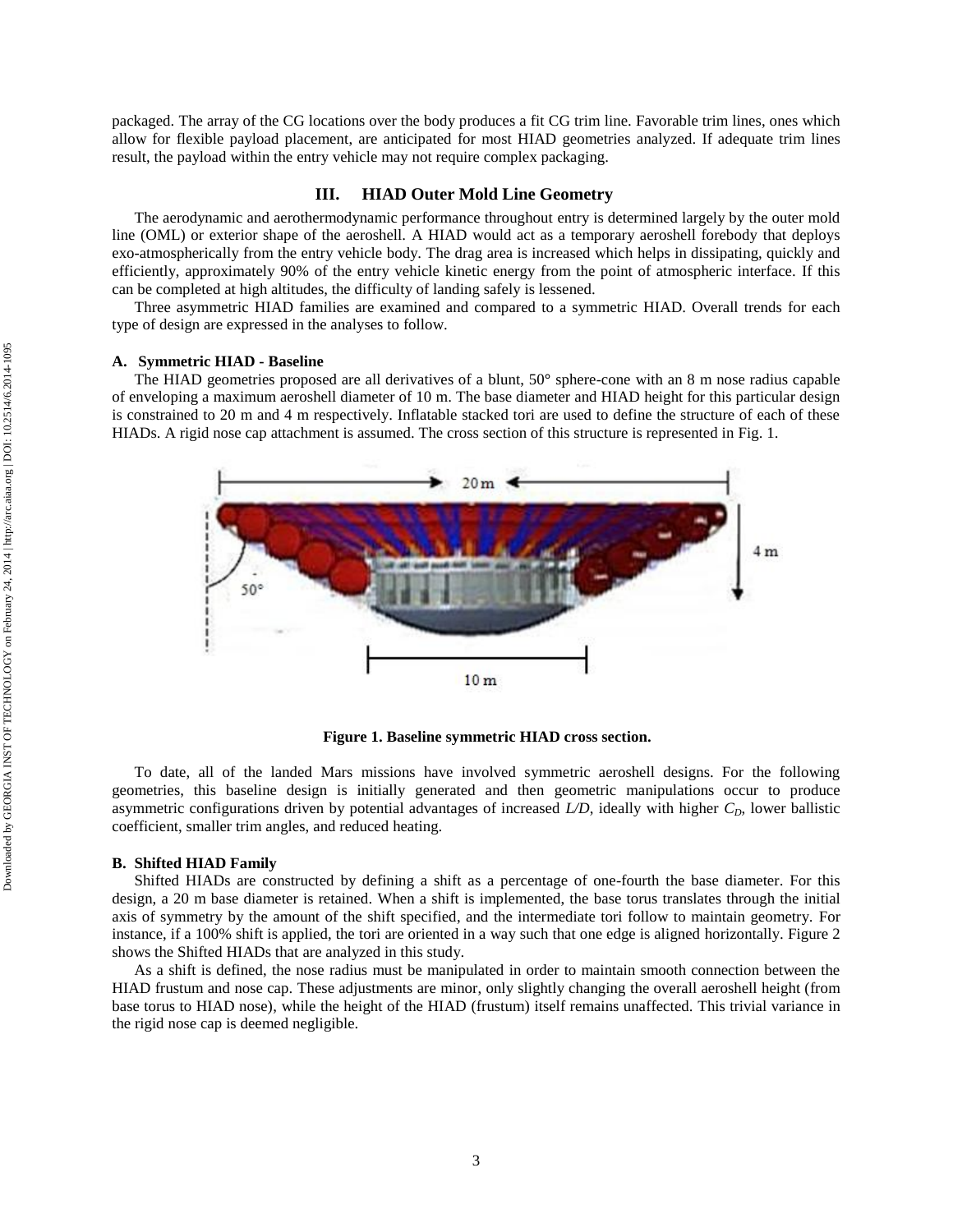

**Figure 2. Top and side views of Shifted HIADs at (a) symmetric, (b) 20%, (c) 40%, (d) 60%, (e) 80%, (f) 100%.**

#### **C. Flat HIAD Family**

A second asymmetric HIAD OML is generated by terminating the tori at a specified length along the 20 m base diameter. All tori larger than the defined length are essentially cut to produce a flat top. The result of this process is displayed in Fig. 3 with Small, Medium, and Large Cut Flat HIADs. The lengths chosen to yield these designs were  $18\frac{1}{3}$  m,  $16\frac{2}{3}$  m, and 15 m respectively.



**Figure 3. Top and side views of Flat HIADs for (a) symmetric, (b) Small Cut, (c) Medium Cut, (d) Large Cut.**

It is hypothesized that these HIADs may possess favorable aerothermodynamic consideration upon entry. However, by this method, the reference area is reduced in comparison to the symmetric HIAD. While the drag area is less with each cut, it is possible that the resulting *L/D* and ballistic coefficients do not deviate considerably from the symmetric baseline. If this is the case, the anticipated aerothermodynamic benefit may outweigh the slight aerodynamic variances. It is important to note that the manufacturability of these asymmetric components raises the complexity of such a design.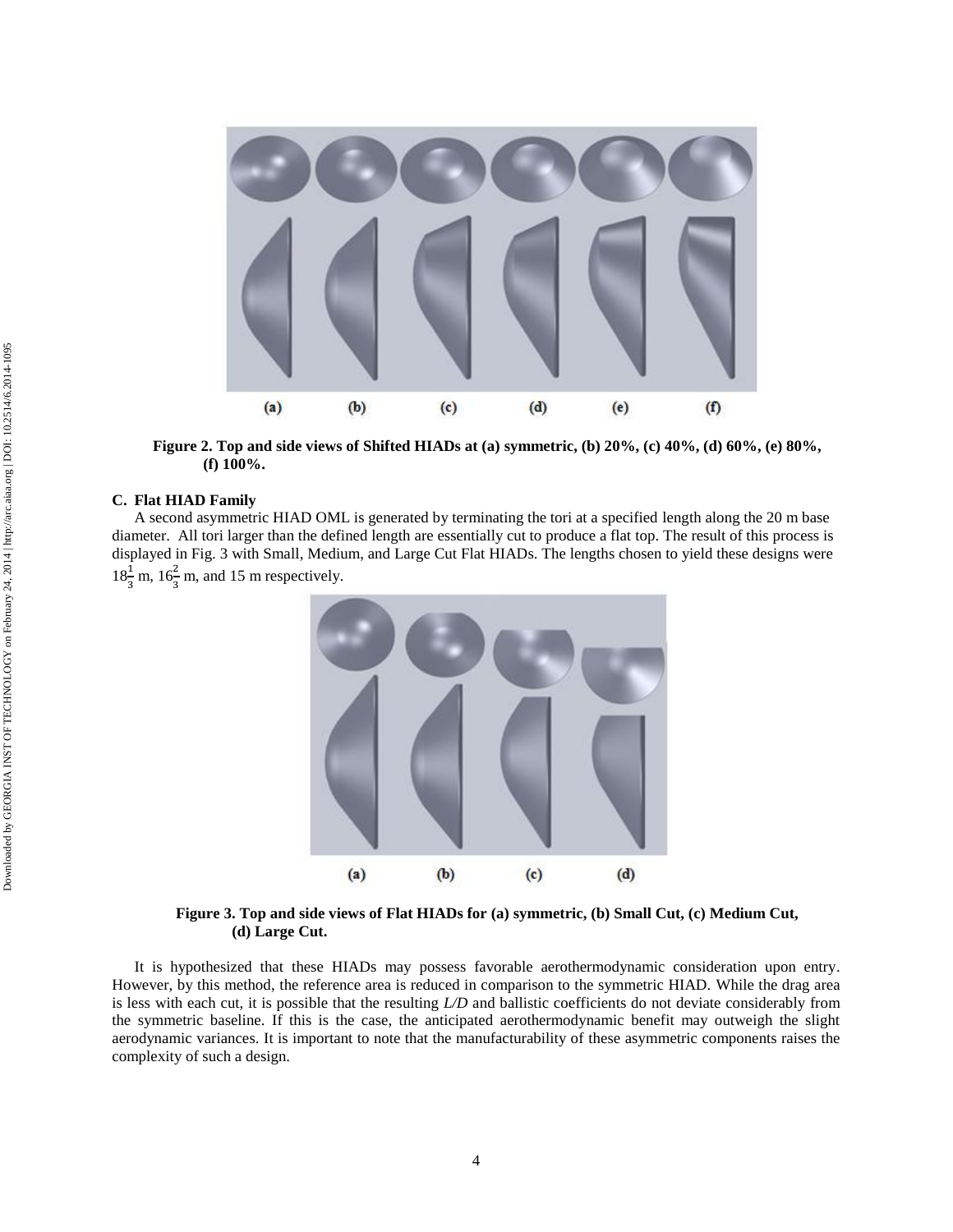#### **D. Biconic HIAD Family**

Biconic HIADs are produced by slicing through the top of an original symmetric HIAD at specified angles. The cases examined in this study are 30°, 20°, and 10° planar cuts along the top of the HIAD to produce biconic shapes seen in Fig. 4.



**Figure 4. Top and side views of Biconic HIADs at (a) symmetric, (b) 30°, (c) 20°, (d) 10°.**

These slices are made at the midpoint height of the HIAD frustum. The maximum allowable biconic configuration is a 50° (cone angle) planar cut which would actually resemble a Flat HIAD OML. Like the assumptions made for the Flat HIAD configuration, the objective is to maintain respectable aerodynamic performance but gain improved aerothermal response.

#### **IV. Results**

# **A. Hypersonic Aerodynamic Force Coefficients**

Primary focus is on the *L/D* and ballistic coefficients for these asymmetric blunt body HIADs are illustrated in Figs. 5-10. The hypersonic aerodynamic force coefficients for each type of HIAD have been determined by Modified Newtonian flow theory and are compared to its symmetric counterpart. Attaining improved *L/D* performance coupled with reduced ballistic coefficients for the asymmetric HIADs is ideal. The angle of attack range is chosen to be -30° to 20°.

#### *1. Shifted HIADs*

Represented in Fig. 5, *L/D* performance is improved in comparison to the symmetric HIAD for each Shifted HIAD configuration over this range of angle of attack, α. The augmentation of the *C<sup>L</sup>* coefficients is clearly depicted with the maximum *L/D* performance obtained for a 100% shift. At  $\alpha$  between -30° and -15° high  $C_L$  and lower  $C_D$ values are the contributors to higher *L/D* capability. However, as angle of attack decreases (i.e. becomes less negative), the  $C<sub>D</sub>$  for all Shifted HIADs exceeds the baseline. In fact, all Shifted HIAD cases analyzed surpass the symmetric HIAD  $C_D$  by  $\alpha = -10^\circ$ .

This trade off between *L/D* and *C<sup>D</sup>* becomes more apparent when *β* is examined as shown in Fig. 6. Again, while higher angles of attack enhance *L/D*,  $C<sub>D</sub>$  values are less than that of the symmetric HIAD and ultimately result in higher ballistic coefficients. When the *C<sup>D</sup>* betters the symmetric HIAD capability at lower angles of attack, *β* is consequently reduced in conjunction with greater *L/D*. The results captured in the dashed box from  $LD = 0 - 0.4$ exhibit where every Shifted HIAD case promotes ideal aerodynamic features.

For  $L/D = 0.275$  (that proposed for high mass Mars entries), Shifted HIADs meet the goal of increasing  $L/D$ performance by amplifying both *C<sup>L</sup>* and *C<sup>D</sup>* while decreasing *β*. Furthermore, because this occurs at lower angles of attack, the trim angles necessary for stability will be lessened. A stability analysis investigating the effects of these trim angles follows. From an aerodynamic standpoint, Shifted HIADs are feasible candidates for Mars entry.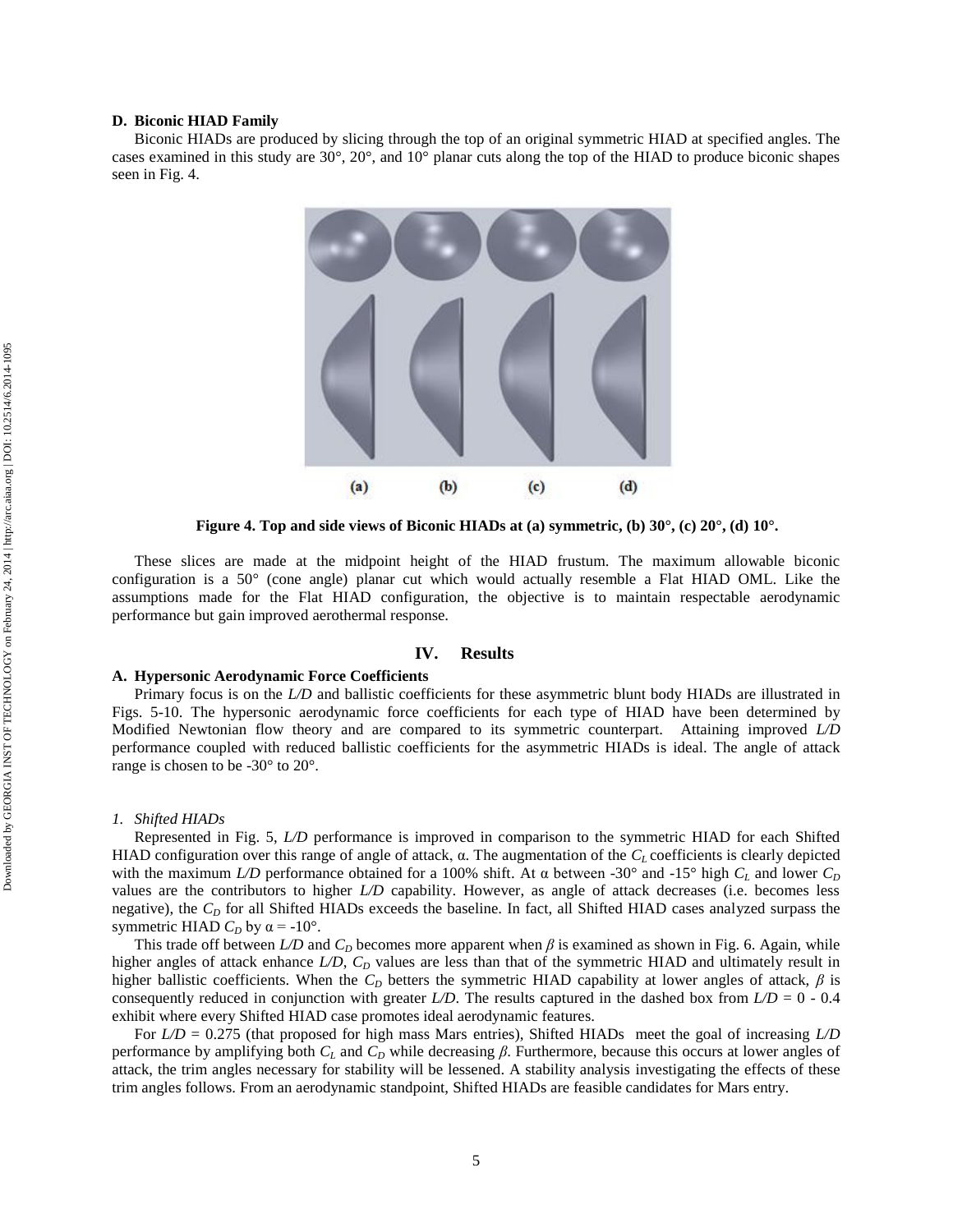

**Figure 5. Aerodynamic data for Shifted HIADs (a) L/D, (b)** *CL***, and (c)** *C<sup>D</sup>* **vs. angle of attack.**



**Figure 6. Ballistic Coefficient vs. L/D for Shifted HIADs.**

# *2. Flat HIADs*

As anticipated, aerodynamic results for Flat HIADs are dominated by their reduction in reference area. However, it should be noted that  $LD$  is improved by an increased  $C_L$  and decreased  $C_D$  values over all angles of attack shown in Fig. 7. The greatest attainable *L/D* for these configurations is 0.375 at -30° angle of attack. If the Mars EDL architecture requires a higher *L/D*, these HIADs would meet those needs.

In addition, as shown in Fig. 8, the rise in  $\beta$  is not drastic. Even for the Large Cut Flat HIAD where  $C_D$  is significantly smaller than that of the symmetric HIAD, variation in  $\beta$  is not large. However,  $\beta$  becomes a concern if  $L/D > 0.3$  is a requirement.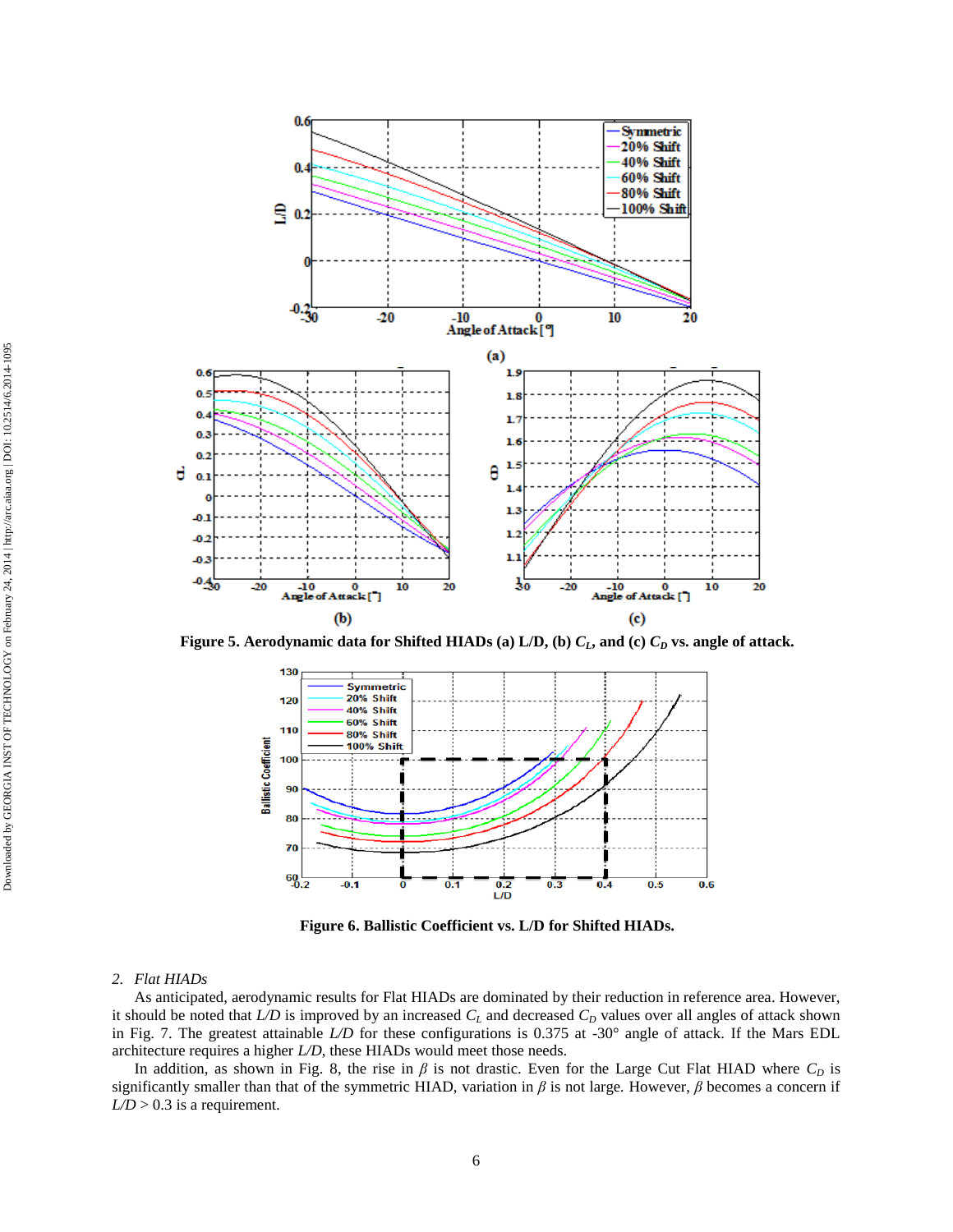

**Figure 7. Aerodynamic data for Flat HIADs (a) L/D, (b)** *CL***, and (c)** *C<sup>D</sup>* **vs. angle of attack.**



**Figure 8. Ballistic Coefficient vs. L/D for Flat HIADs.**

These configurations may not be aerodynamically superior to Shifted HIADs but may be able to compensate for these losses by showing favorable stability for sufficient packaging and the ability to withstand the harsh aerothermal loads expected in any entry sequence.

## *3. Biconic HIADs*

The aerodynamic response for Biconic HIADs is analogous to the Flat HIADs. The slight loss in reference area does not strengthen any aerodynamic properties of interest. In fact, as shown in Figs. 9 and 10, there is not much gained at all from this type of design manipulation. The *L/D* captured is nearly identical to the symmetric HIAD and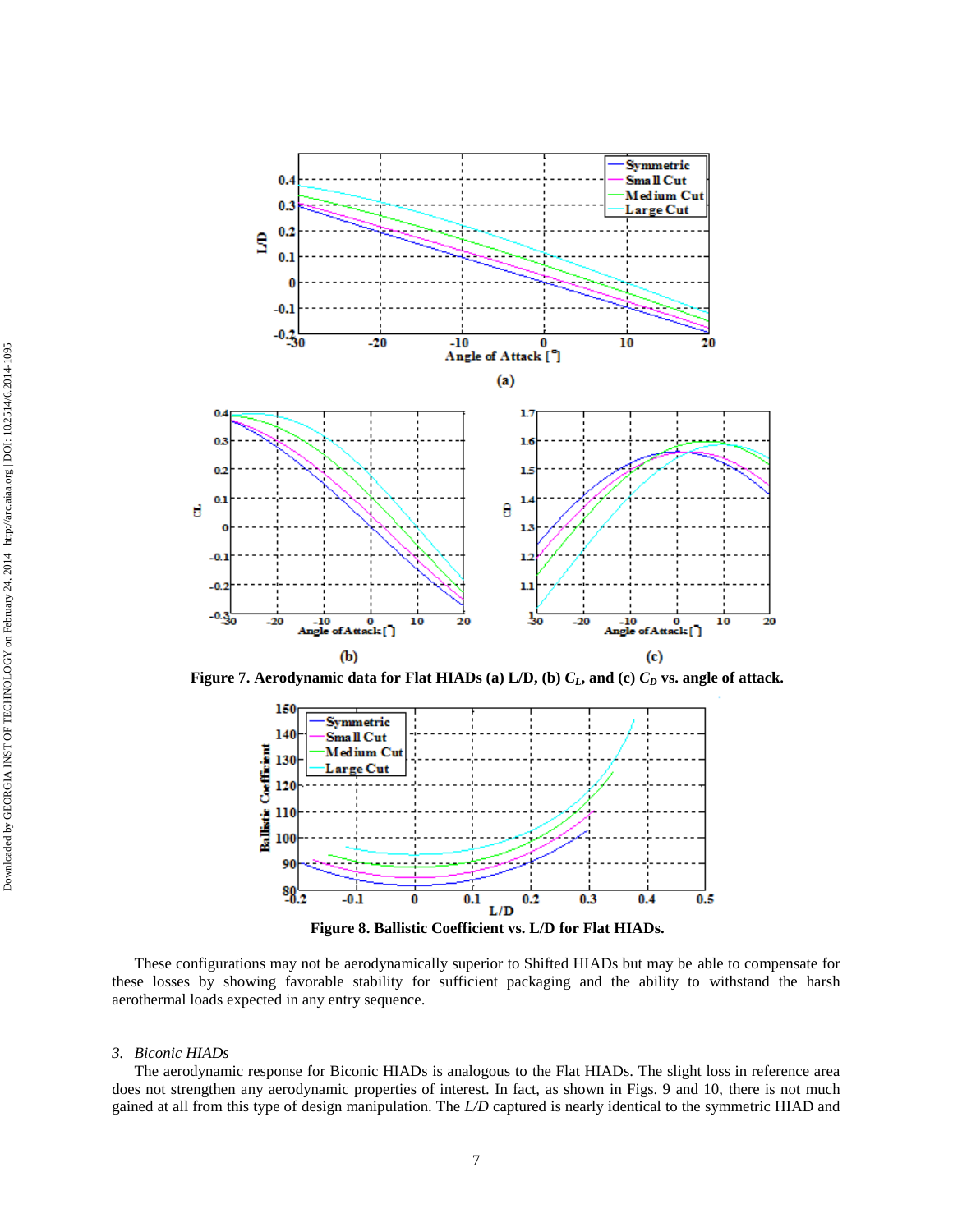*β* is increased for each case. This is not to say the Biconic HIADs are an overall weak choice, they just do not exemplify overall better aerodynamic performance.



**Figure 9. Aerodynamic data for Biconic HIADs (a) L/D, (b)** *CL***, and (c)** *C<sup>D</sup>* **vs. angle of attack.**



#### *4. Force Coefficient Summary*

In general, for all HIAD types analyzed, *L/D* performance may be enhanced. However, for the majority of the HIAD cases investigated it is attributed to a rise in *C<sup>L</sup>* and lower *C<sup>D</sup>* when compared to the symmetric HIAD.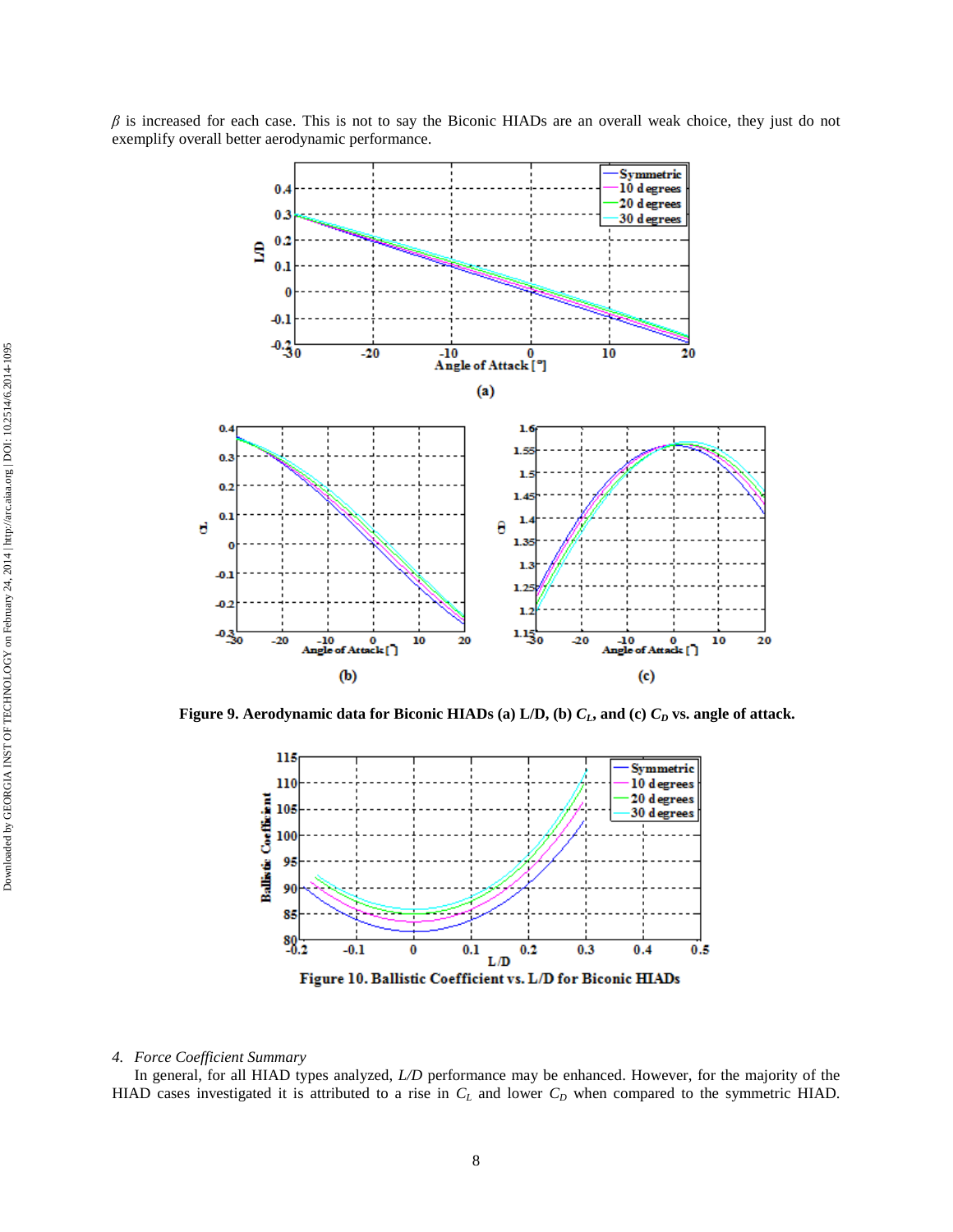Fortunately, there was encouraging data retrieved from some of the Shifted HIAD cases where an increase in *L/D* and decrease in *β* is obtained.

# **B. Hypersonic Pitch Stability**

A stability analysis was also conducted under the assumption that the entry architecture targets a nominal *L/D* = 0.275. For each asymmetric HIAD design, the angle of attack corresponding to that *L/D* was interpolated and set as the trim angle. Table 1 shows each respective trim angle,  $C_D$ , and  $\beta$  for all configurations.

| <b>Configuration</b>    | <b>Trim Angle</b><br>$(at L/D = 0.275)$ | Drag<br><b>Coefficient</b> | <b>Ballistic</b><br><b>Coefficient</b><br>(kg/m <sup>2</sup> ) |
|-------------------------|-----------------------------------------|----------------------------|----------------------------------------------------------------|
| Symmetric               | $-27.9$                                 | 1.2785                     | 99.59                                                          |
| 20% Shift               | $-24.6$                                 | 1.3201                     | 96.45                                                          |
| 40% Shift               | $-20.4$                                 | 1.3436                     | 94.76                                                          |
| $60\%$ Shift            | $-16$                                   | 1.4451                     | 88.1                                                           |
| 80% Shift               | $-12$                                   | 1.5165                     | 83.96                                                          |
| 100% Shift              | $-9.6$                                  | 1.6265                     | 78.28                                                          |
| <b>Flat Small Cut</b>   | $-26.24$                                | 1.2632                     | 104.56                                                         |
| <b>Flat Medium Cut</b>  | $-21.75$                                | 1.2941                     | 109.46                                                         |
| <b>Flat Large Cut</b>   | $-15.51$                                | 1.3096                     | 113.13                                                         |
| Biconic $10^{\circ}$    | $-27.9$                                 | 1.2663                     | 103.07                                                         |
| Biconic $20^{\circ}$    | $-27.6$                                 | 1.2546                     | 105.86                                                         |
| Biconic 30 <sup>°</sup> | $-26.8$                                 | 1.255                      | 107.27                                                         |

Table 1. Trim angles,  $C_D$ , and  $\beta$  at  $L/D = 0.275$  for each HIAD geometry

Figure 11 shows the correlation between *β* and trim angle of attack for the asymmetric HIADs investigated. For the Shifted HIAD cases, the lower trim angles are associated with greater  $C<sub>D</sub>$  values compared to the symmetric HIAD. These results are supported by Fig. 5. As the Flat HIAD and Biconic HIAD do not demonstrate this overall trend, excluding the 10° Biconic, the trim angles are all smaller than the symmetric counterpart which is a very beneficial attribute. Reduced aerothermal and lateral aerodynamic loads are anticipated on the leeside of the HIADs as trim angles are reduced.



**Figure 11. Ballistic coefficients for each HIAD geometry at trim angles capable of L/D = 0.275.**

The location of the CG is a significant factor in determining how the payload can be effectively packaged. For most blunt body shapes as the CG moves towards the aft of the vehicle stability is difficult to attain. Thus, an exploration to establish possible CG locations corresponding with each HIADs trim angle at  $L/D = 0.275$  was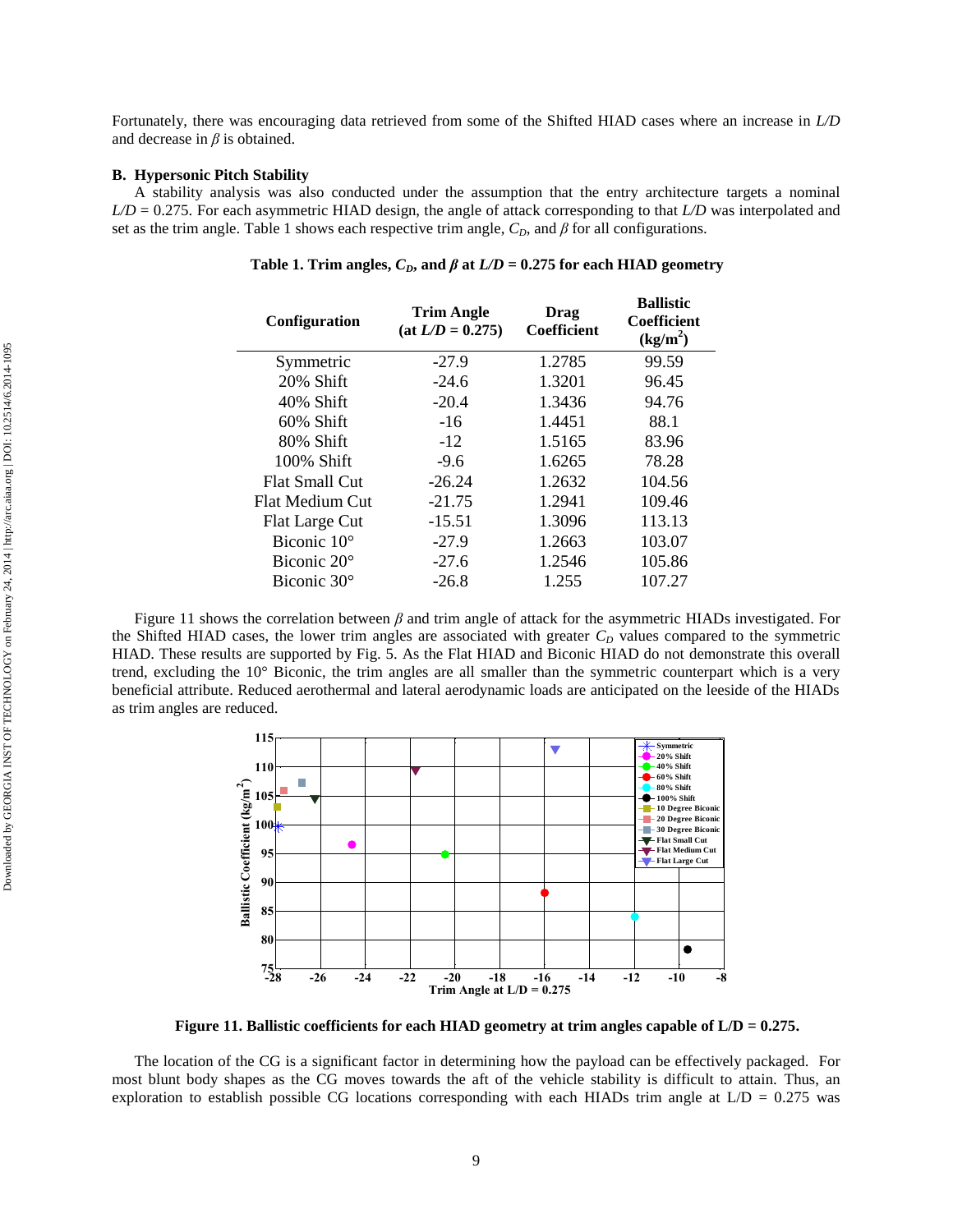carried out. Each CG trim line is shown over the body of all HIAD cases in Fig. 12. The aerodynamic moments at the CG locations along the trim lines validate these trim positions by concluding  $C_{m\alpha} = 0$ .



**Figure 12. Center of gravity trim lines capable of trim angles of attack where L/D = 0.275.**

While static stability is ensured for these cases, special caution must be placed on selecting a viable CG location for a payload. For trim lines that exhibit steeper slopes (i.e. 60-100% Shifted HIAD), efficient packaging is more difficult as the available CG locations are placed near the frustum boundaries of the HIAD narrowing the amount of space available for the payload. For these cases, assuming a 10 m rigid center body, portions of the CG trim lines become extraneous as they extend beyond the center body geometries.

The best configurations for payload placement is seen for the Biconic HIADs in which the trim line nearly extends horizontally from the nose of the vehicle. Assuming a symmetric payload, the CG can be placed along this axis. However, it should be noted that once the HIAD is jettisoned, new aerodynamic moments will be produced which will likely change the stability of an entry vehicle. Other measures will likely need to be taken to ensure static stability through the full EDL sequence.

# **V. Conclusions**

The analyses presented in this paper give a glimpse into the potential for asymmetric HIADs. The tradeoff between ballistic coefficient and *L/D* performance is illustrated. When compared to its symmetric counterpart, for a large range of angle of attack, Shifted HIADs present encouraging results with the ability to improve *L/D* performance by increasing both lift and drag. As a result, ballistic coefficient is reduced. For the other asymmetric HIADs analyzed in this study, *L/D* was always improved; however it was due to the increase in *C<sup>L</sup>* only. For the Flat and Biconic OMLs, the change in area was the prevailing asymmetric factor resulting in decreased  $C<sub>D</sub>$  values and higher ballistic coefficients. However, for nearly all asymmetric HIAD geometries, the trim angle of attack at  $LD = 0.275$  is lower which has beneficial attributes. Slightly higher ballistic coefficients may be considered acceptable in exchange for lower trim angles and/or aerothermodynamic advantages. Furthermore, all asymmetric HIAD configurations were shown to be statically stable during hypersonic flight. Trim lines justify an array of